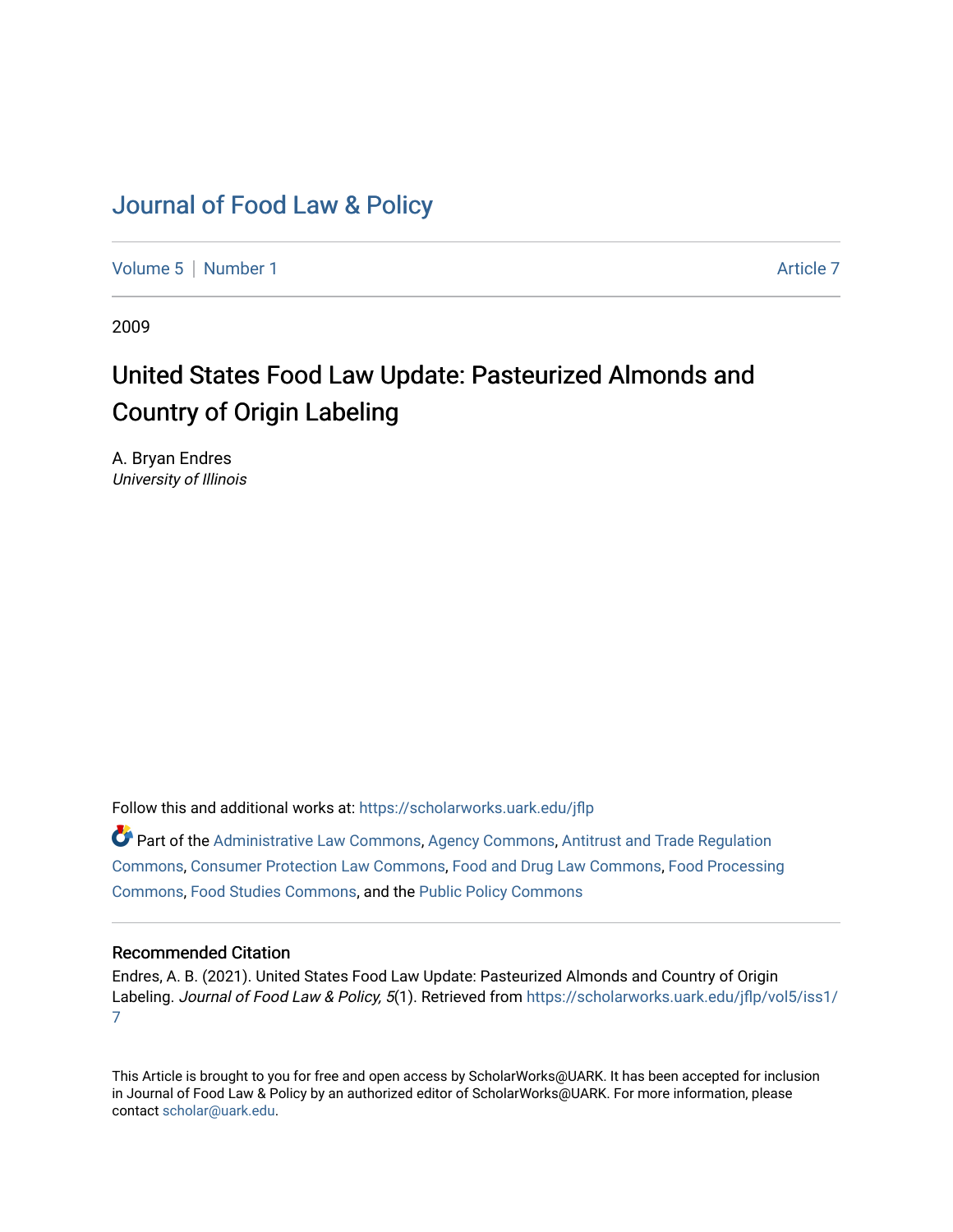## **UNITED STATES** FOOD LAW **UPDATE: PASTEURIZED ALMONDS AND** COUNTRY OF ORIGIN **LABELING**

#### *A. Bryan Endres\**

The last six months of **2008** found the nation occupied with a heated presidential election campaign and the transition to a new party's control of the executive branch. The outgoing president, as is often the case in the waning months of an administration's time in office, attempted to finalize several policy initiatives. This version of the *Food Law Update* will discuss two major developments with significant long-term impact on the law of food: the implementation of mandatory country of origin labeling **(COOL)** for most unprocessed agricultural commodities; and the increasing use of the United States Department of Agriculture's **(USDA)** Agricultural Marketing Service to regulate food safety via marketing orders/agreements. Specifically, this update will discuss new rules mandating treatment of raw almonds to reduce the risk of Salmonella bacteria. As an up date, this article does not attempt to exhaustively analyze the implications of these developments, but merely to identify and briefly discuss the issues as a departure point for further analysis.

As in previous editions of this update, necessity dictates that not every change is included; rather, this update is limited to significant changes within the broader context of food production, distribution, and retail. The intent behind this series of updates is to provide a starting point for scholars, practitioners, food scientists, and policymakers determined to understand the shaping of food law in modern society. Tracing the development of food law through

**<sup>\*</sup>** Assistant Professor of Agricultural **Law,** University **of Illinois.** This **research** is sup)orted **by** the Cooperative State Research Education **&** Extension Service, USDA, Project No. ILLU-470-309. Any opinions, findings, conclusions or recommendations expressed in this publication are those of the author and do not necessarily reflect the view of the inding *agency.* The author expresses his appreciation for the excellent research assistance of two law students at the University of Illinois: Daniel **S.** Lobse **(J.D.** 2009) and Stephanic B.Johnson **(J.D.** expected 2010).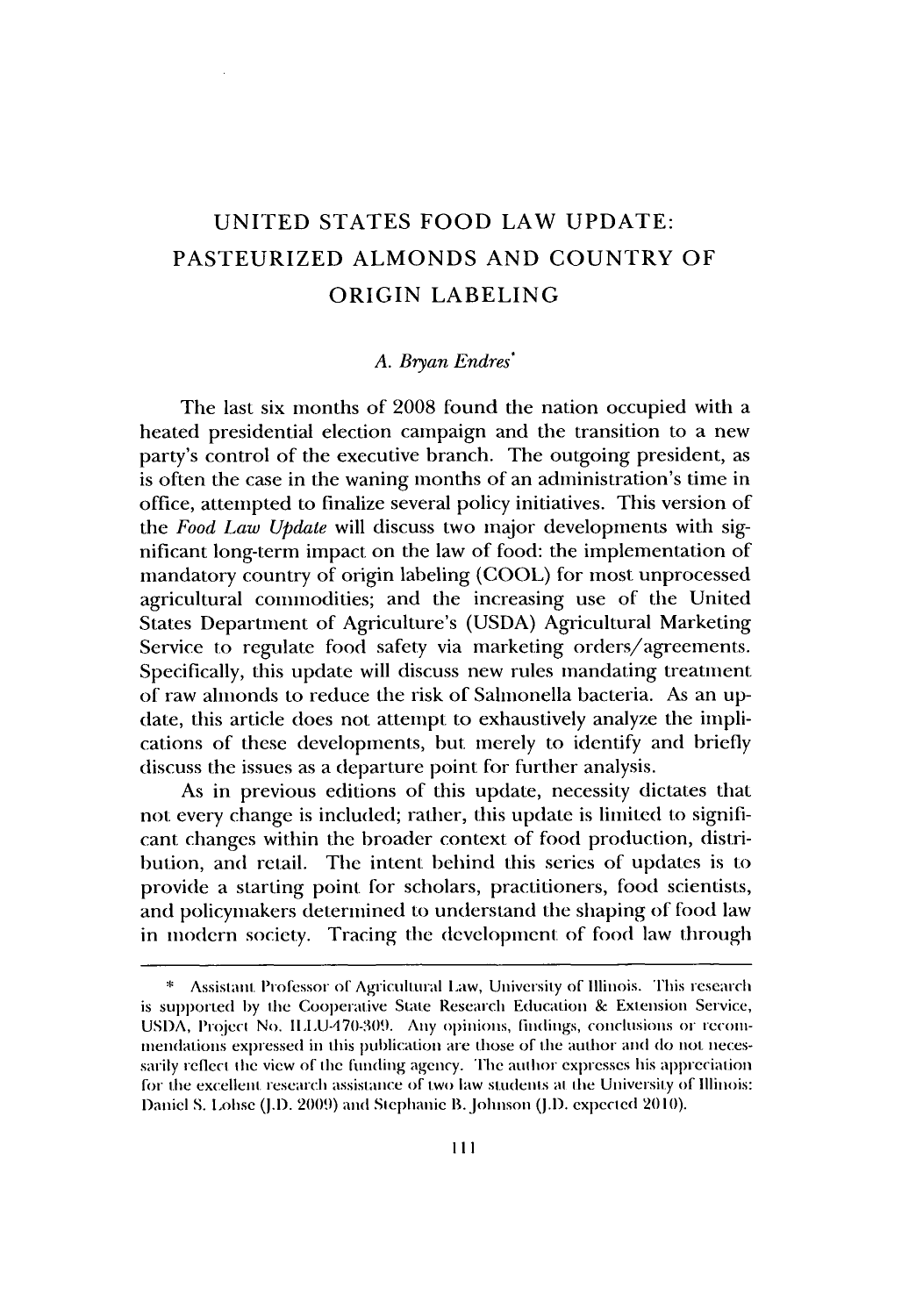these updates also builds an important historical context for the overall development of the discipline.

#### **I.** MANDATORY COUNTRY OF ORIGIN **LABELING (COOL)**

Most items imported for sale in the United States require some type of label to indicate the product's country of origin.' Over the years, one prominent exception to these ubiquitous stickers on the back of products has been agricultural products in their "natural" (unprocessed) state.<sup>2</sup> Food products imported in consumer-ready packages, however, must bear a country of origin declaration on each package in accordance with the Tariff Act of **1930.'** As of September **30, 2008,** many unprocessed food products must now comply with country of origin labeling rules. The implementation of this labeling program, however, was not without significant controversy and vigorous debate regarding the merits of this rule continues.

Some farm groups advocate the imposition of mandatory **COOL** as a means to increase domestic consumer demand, and thus prices, for **US** farmers and ranchers.' Many of these producers may be smaller in scale, producing entirely for the domestic market, or face cost pressure from imported commodities. Supporters also contend that **U.S.** consumers, if offered a choice, would select foods of domestic origin to support "local" farmers and achieve a higher perceived degree of food safety.<sup>5</sup> Finally, consumer advocates sup-

**<sup>1.</sup>** Tariff Act of **1930, 19 U.S.C. §** 1304 **(2006).**

*<sup>2.</sup> See* **19** C.F.R. **§** 134.33 **(2008)** (exempting from country of origin labeling under the Tariff Act "Natural products, such as vegetables, fruits, nuts, berries, and live or dead animals, fish and birds; all the foregoing which are in their natural state or not advanced in any manner further than is necessary for their safe transportation.").

**<sup>3.</sup>** Tariff Act of **1930, 19 U.S.C. §** 1304(a) **(2006);** *see also* Mandatory Country of Origin Labeling of Beef, Pork, Lamb, Chicken, Goat Meat, Perishable Agricultural Commodities, Peanuts, Pecans, Ginseng, and Macadamia Nuts, Interim Final Rule with Request of Comments, **73** Fed. Reg. 45,106, 45,112 (Aug. **1, 2008).**

<sup>4.</sup> Geoffrey **S.** Becker, *Country-ofOrigin Labeling for Foods,* CRS Report for Congress, RS22955, Jan. **15, 2009.**

**<sup>5.</sup>** Wendy **J.** Umberger, *Will Consumers Pay a Premium for Country-of-Origin Labeled Meat?,* CHOIcEs, 4' Quarter, 2004, at **15,** *available at* http://www. choicesmagazine.org/2004-4/cool/2004-4-04.htm. **USDA,** however, does not consider the **COOL** program a food safety or traceability program, but rather a consumer information program. Mandatory Country of Origin Labeling of Beef, Pork, Lamb, Chicken, Goat Meat, Wild and Farm-Raised Fish and Shellfish, Perishable Agricultural Commodities, Peanuts, Pecans, Ginseng, and Macadamia Nuts, Final Rule, 74 Fed. Reg. **2658, 2679** (Jan. **15, 2009).**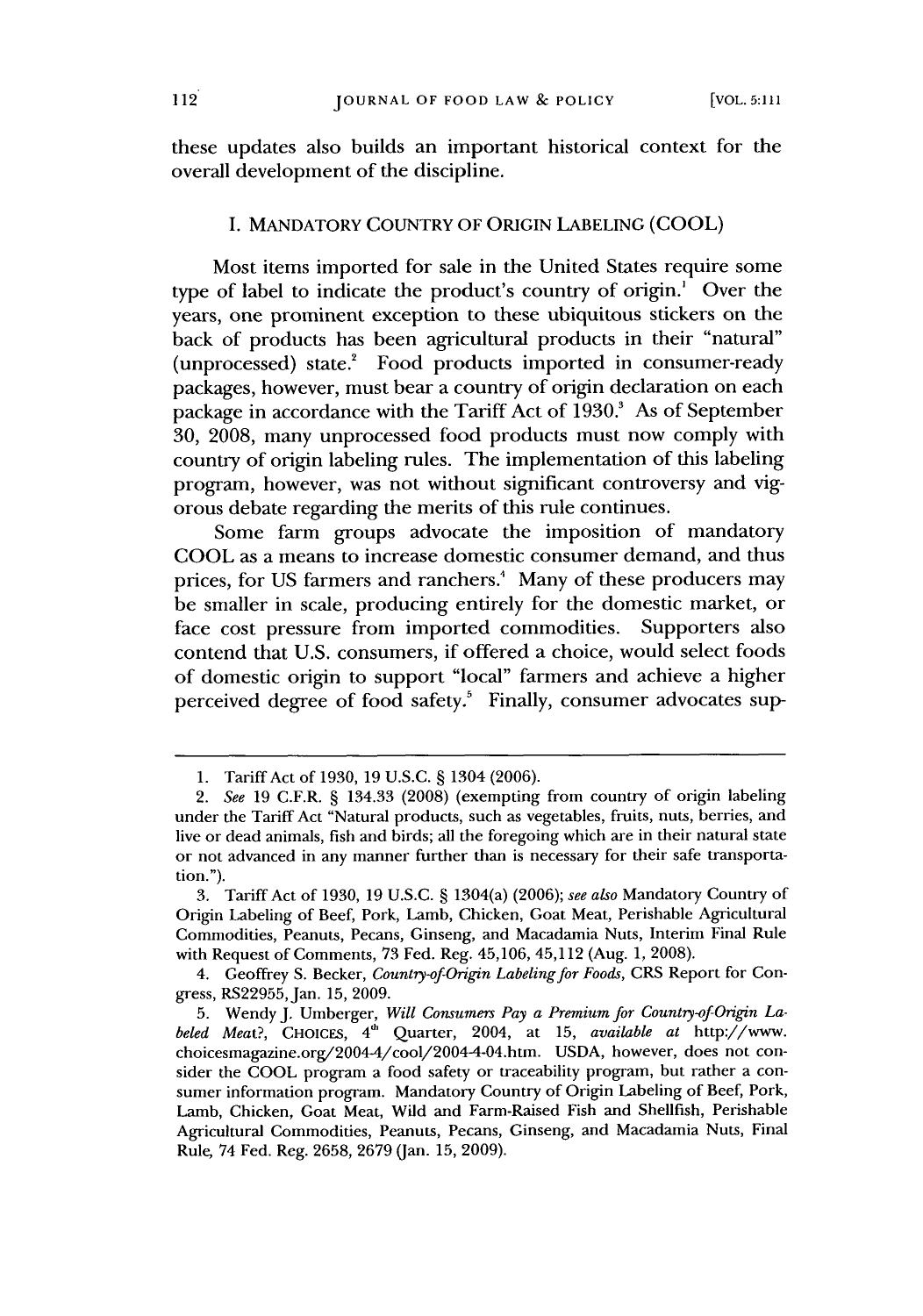port a mandatory **COOL** program, framing their argument as a "right to know" issue.<sup>6</sup>

Other agricultural groups have opposed **COOL** as a form of trade protectionism that may undermine concurrent efforts to reduce agriculture-based trade barriers in other countries or infringe existing World Trade Organization or North American Free Trade Agreement obligations.<sup>7</sup> Additional opposition has centered on the extensive compliance costs, estimated **by** the United States Department of Agriculture *(USDA)* as \$2.6 billion for first-year implementation, broken down as an average of **\$370** for each commodity producer, \$48,219 for each wholesaler or processor, and **\$254,685** per retailer.' Some scholars, however, estimated that an increase in aggregate demand for domestic products of as little as two or three percent would offset producer welfare losses due to the implementation costs of a mandatory **COOL** program."

There may also **be** regional variations among commodity group support for mandatory **COOL** based upon the degree of integration with cross-border agricultural activities. For example, some animal producers in the northern part of the United States rely on imports from Canada of young animals, which the domestic producer will feed until slaughter in the United States. These individuals could lose market share as they would no longer have **"U.S.** Origin" claims and/or Canadian producers may raise the animal until slaughter rather than exporting to the United States.'

The Farm Security and Rural Investment Act of 2002 (2002 Farm Bill) settled this debate, temporarily, in favor of a mandatory **COOL** program." Section **10816** of the Act established country of origin labeling at the retail level (final point of sale) for certain "covered commodit[ies]."<sup>12</sup> The Act defined a "covered commodity" as "(i) muscle cuts of beef, lamb, and pork; (ii) ground beef, ground

*<sup>6.</sup>* Allison Linn, *At Long Last, Food Labeling Law Set to Take Effect* (Sept. **30, 2008),** hit1p://www.imsnbc.insn.coim/id/26890660 (last visited Apr. **11,** *2009). See aLso* **73** Fed. Reg. at 15,1 1 (noting that the majority of conments received on the proposed nandatory COOL riles **were** from **consumers** expressing **support).**

**<sup>7.</sup>** Becker, *supra* note *4,* **at** *1, 7. See* also **74** Fed. Reg. at 2678.

**<sup>8.</sup>** Becker, *supra* note *4,* at *7.*

**<sup>9.</sup>** Jayson **L.** Lusk & John **1).** Anderson, *1ffects of CounIay-of-Origin Labeling on Meat Producers and Consumers,* **29J.** AGRIC. **&** RESOURCE **ECON. 185,** 202 *(2001).*

**<sup>10.</sup>** *Id.* Similar concerns with iespect to trade with Mexico were raised in comients received in **response** to **the** interim final rile. *See* 74 Fed. Reg. 2669 (Jan. **15, 2009).**

**I1.** Pub. **L.** No. **107-171, § 10816** (2002).

<sup>12.</sup> *Id.*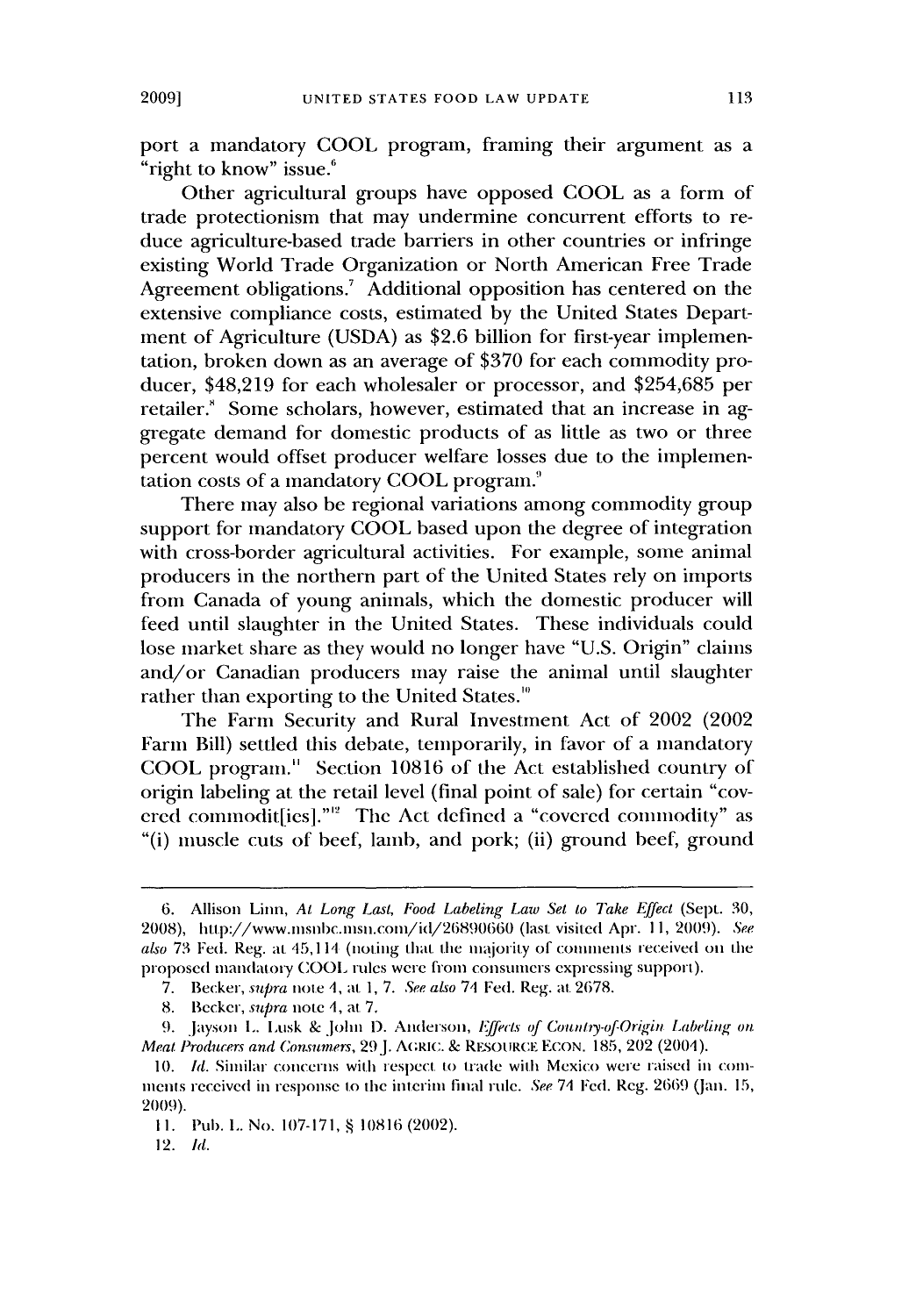lamb, and ground pork; (iii) farm raised fish; (iv) wild fish; (v) a perishable agricultural commodity [as defined **by** Section **1(b)** of the Perishable Agricultural Commodities Act of **1930,** *7* **U.S.C. §** 499a(b); and  $\tilde{J}$  (vi) peanuts."<sup>13</sup> The Act excluded from the labeling requirement covered commodities used as ingredients in a processed food item, as well as products prepared, served or sold at food service establishments **(e.g.,** restaurants, taverns, cafeterias, etc.)." **A** beef, lamb or pork commodity could bear a "United States" label only if derived exclusively from an animal "born, raised and slaughtered in the United States."<sup>15</sup> The statute imposed similar requirements for fish **(e.g.,** caught and processed in waters of the United States) and peanuts (e.g., exclusively produced in the United States).<sup>16</sup>

The Act ordered the **USDA** to issue voluntary guidelines for **COOL by** September 2002 and to promulgate regulations for mandatory **COOL** not later than September **30,** 2004, with an effective date of the same." In October 2002, **USDA** published its *Guidelines for the Interim Voluntary Country of Origin Labeling of Beef Lamb, Pork, Fish, Perishable Agricultural Commodities, and Peanuts.*<sup>18</sup> One year later, in October **2003,** the agency published its proposed rule for implementation of mandatory COOL.<sup>19</sup> Not surprisingly, the proposed transition to mandatory **COOL** scheduled for September 2004 engendered significant controversy within the food and agricultural community,<sup>20</sup> and Congress, in its 2004 Consolidated Appropriations Act, delayed mandatory **COOL** implementation for all covered commodities except wild and farm-raised fish and shellfish until September 30, 2006.<sup>21</sup> The 2006 Food and Agricultural Ap-

**<sup>13.</sup>** *Id.*

<sup>14.</sup> *Id.*

**<sup>15.</sup>** *Id.* **A** limited exception was made for beef from an animal born and raised in Alaska or Hawaii and then transported for a period not to exceed **60** days through Canada to the United States and subsequently slaughtered in the United States. *Id.*

**<sup>16.</sup>** Pub. L. No. **107-171, § 10816** (2002).

**<sup>17.</sup>** *Id.*

**<sup>18. 67</sup>** Fed. Reg. **63,367** (Oct. **11,** 2002).

**<sup>19. 68</sup>** Fed. Reg. 61,944 (Oct. **30, 2003).**

<sup>20.</sup> The agency extended the comment period for the proposed mandatory **COOL** regulations to accommodate a rigorous debate. *See* **68** Fed. Reg. **71,039** (extending comment period for **60** days).

<sup>21.</sup> Pub. L. No. **108-199, §** 749 (2004) ("Section **285** of the Agricultural Marketing Act of 1946 **(16 U.S.C.1638d** et seq.) is amended **by** striking '2004' and inserting **'2006,** except for 'farm-raised fish' and 'wild fish' which shall be September **30,**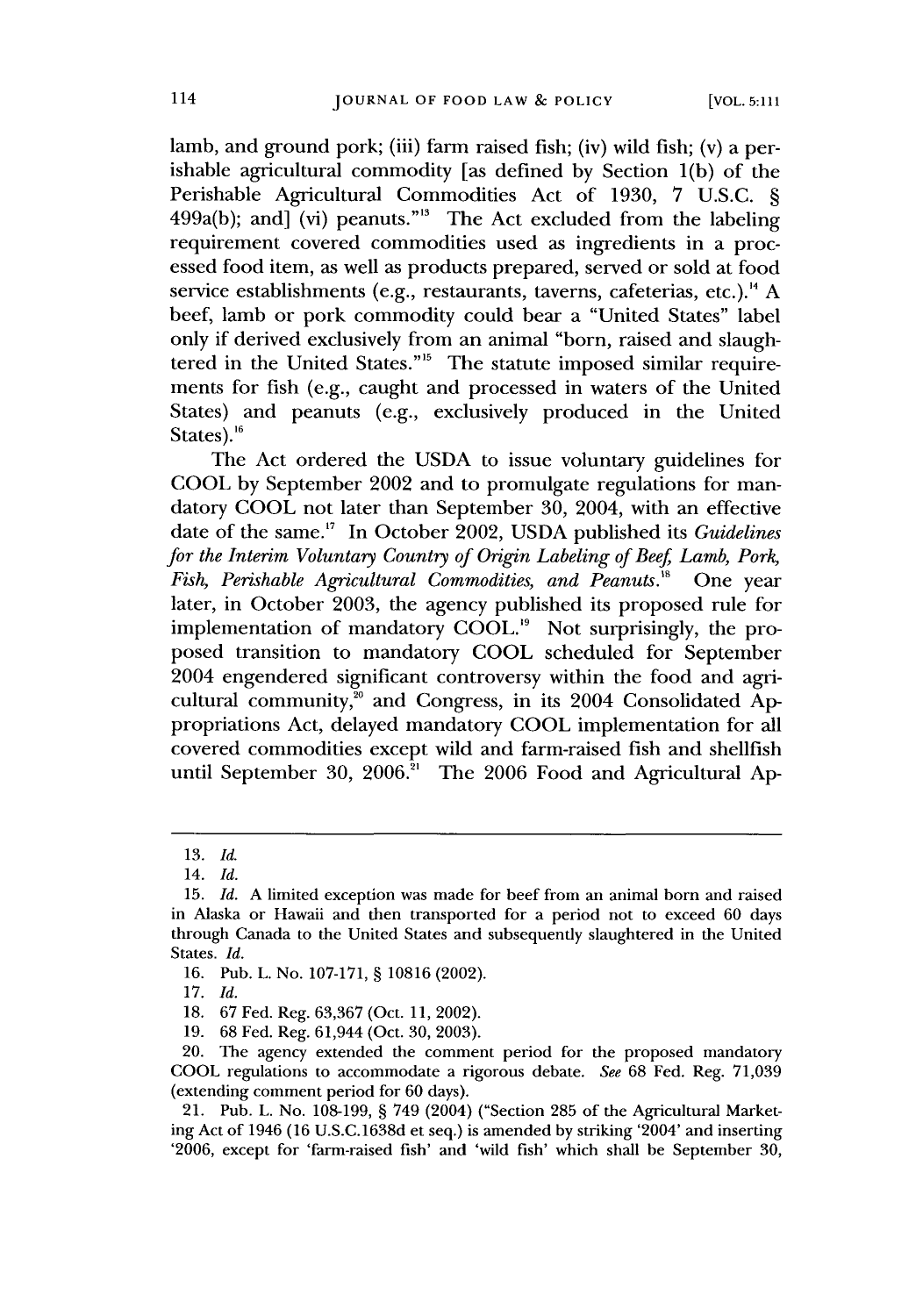propriations Act further delayed mandatory **COOL** (except wild and farm-raised fish and shellfish) until September **30, 2008.'** The Food, Conservation and Energy Act of **2008 (2008** Farm Bill) reaffirmed the September **30, 2008** implementation date for mandatory **COOL** and added several previously omitted commodities to the programchicken and goat meat, pecans, ginseng and macadamia nuts."

Is addition to expanding the definition of covered commodities, the **2008** Farm Bill provided additional requirements for labeling products with "multiple countries of origin."<sup>24</sup> It is these "blending" rules for multiple countries of origin items that have engendered the most controversy in the transition to mandatory **COOL.** For example, products derived from an animal that was "not exclusively born, raised and slaughtered in the United States," may bear a label indicating it is a product of the United States, as well as the other country(ies) in which the animal was born **. . .** raised or slaughtered.<sup>25</sup> This is in contrast to the rule for products derived from animals imported into the United States for immediate slaughter. In the later case, the product may bear a label indicating both countries, but the retailer must first designate the product as from the country of export, followed by the United States.<sup>26</sup> With respect to ground meat products, the country of origin notification must list all countries of origin contained in the lot or "a list of all reasonably possible countries of origin **.** . **..**

The **2008** interim final rule for mandatory **COOL** clarified the **2008** Farm Bill requirements for domestically produced perishable agricultural conunodities, ginseng, peanuts, pecans and macadamia nuts. These items commingled in a package for retail sale with the same commodity from another country must have a mark indicating each country of origin.<sup>28</sup> The 2008 interim final rule for mandatory **COOL** also clarified the labeling requirements for an item *produced* in the United States, but further *processed* or handled in a foreign

<sup>2001&#</sup>x27;."). The **USDA** published an interin final rule for fish and shellfish on October 4, 2004. **69** Fed. Reg. **59708.**

<sup>22.</sup> Pub. **L.** No. 109-97, **§ 792** (2006) ("Section **285** of the Agricultural Marketing Act of **1916 (7 U.S.C.** 1638d) is amended **by** striking '2006' and inserting '2008'.").

<sup>23.</sup> Pub. L. No. 110-234, § 11002 (2008).

*<sup>24.</sup>* **Id.** (to be codified **al.7 U.S.C. § I638a).**

**<sup>25.</sup> Id.** (to **be** codified at. **7 U.S.C. §** 1638a(a)(2)(B)).

<sup>26.</sup> Id. (to be codified at **7 U.S.C. §** I638a(a)(2)(C)). See also **73** Fed. Reg. 45,114 (discussing interim final rule for labeling multiplc countics of origin nuiscic **cuts of** meat).

**<sup>27.</sup>** Pub. **L.** No. 110-234, 11002 (to **be** codified **at 7 U.S.C. §** 1638a(a)(2)(E)).

**<sup>28.</sup> Id.** (to be codified at **7 U.S.C.** I638(a)(4)); **73** Fed. Reg. at 45111.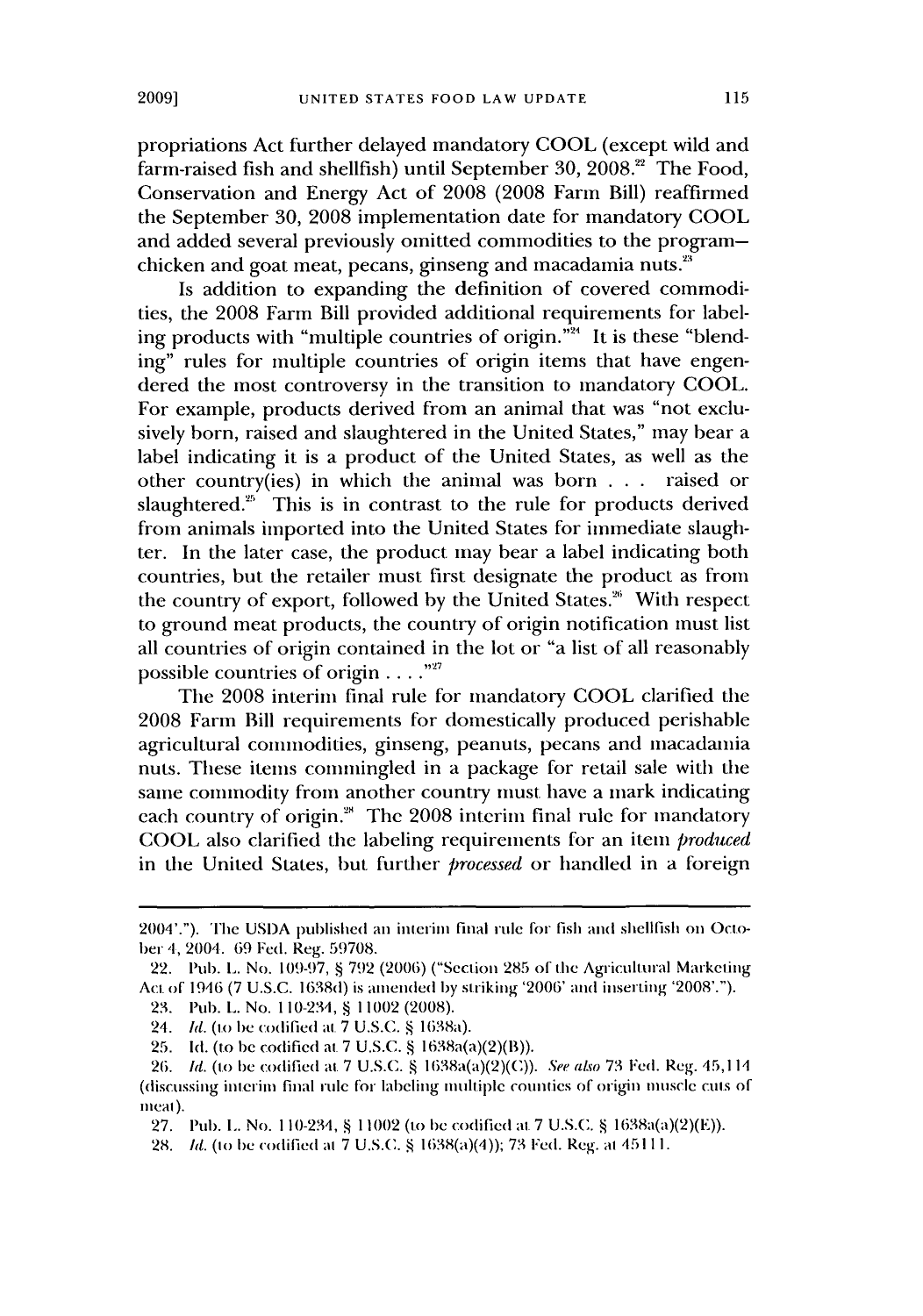country." The interim final rule noted that so long as "the identity of the product is maintained along with records to substantiate the origin claims," the product may bear a United States origin designation." For example, "peanuts grown in the United States and processed in another country such that a substantial transformation does not occur" remains eligible for a United States country of origin mark.<sup>31</sup>

On January **15,** 2009, five days before the inauguration, **USDA** issued its final rule for mandatory **COOL."** The rule, effective March **16, 2009,** made substantial changes to the interim rule in operation since September **30, 2008.** As noted above, the interim final rule specifically allowed United States origin products to **be** further processed or handled in a foreign country without losing its qualification for a United States label.<sup>33</sup> In response to comments, the **USDA** deleted this express provision allowing for United States origin labels on products re-imported into the United States. Although no longer subject to **COOL** rules, the agency acknowledged, however, that other federal regulations (e.g., Customs and Border Patrol) may authorize "Product of the **U.S."** on some of these prod $ucts.<sup>34</sup>$ 

Labeling treatment of beef products underwent the most extensive alterations between the interim and final rules. The statute simply lists "ground beef" as a "covered commodity."<sup>35</sup> The interim rule interpreted "ground beef' to include three separate products with Food Safety and Inspection Service **(FSIS)** standards of identity: ground beef,<sup>36</sup> hamburger,<sup>37</sup> and beef patties.<sup>38</sup> Several commenters objected to USDA's inclusion of hamburger and beef patties when the statute only listed ground beef.<sup>39</sup> If Congress intended to include hamburger and beef patties, these individuals argued, it would have included those items in the statute. The agency acknowledged the discrepancy with the statute, but reasoned that most customers do not distinguish between ground beef and hamburger and would

- 34. 74 Fed. Reg. at **2668.**
- **35. 7 U.S.C. §** 1638(2)(A)(ii).
- **36. 9** C.F.R. **§** 319.15(a) **(2009).**
- **37. 9** C.F.R. **§ 319.15(b) (2009).**
- **38. 9** C.F.R. **§** 319.15(c) **(2009).**
- **39.** 74 Fed. Reg. **2665** (Jan. **15, 2009).**

**<sup>29. 73</sup>** Fed. Reg. *45,117.*

**<sup>30.</sup>** *Id,*

**<sup>31.</sup>** *Id.*

**<sup>32.</sup>** 74 Fed. Reg. **2658** (Jan. **15, 2009).**

**<sup>33. 73</sup> Fed.** Reg. at 45117.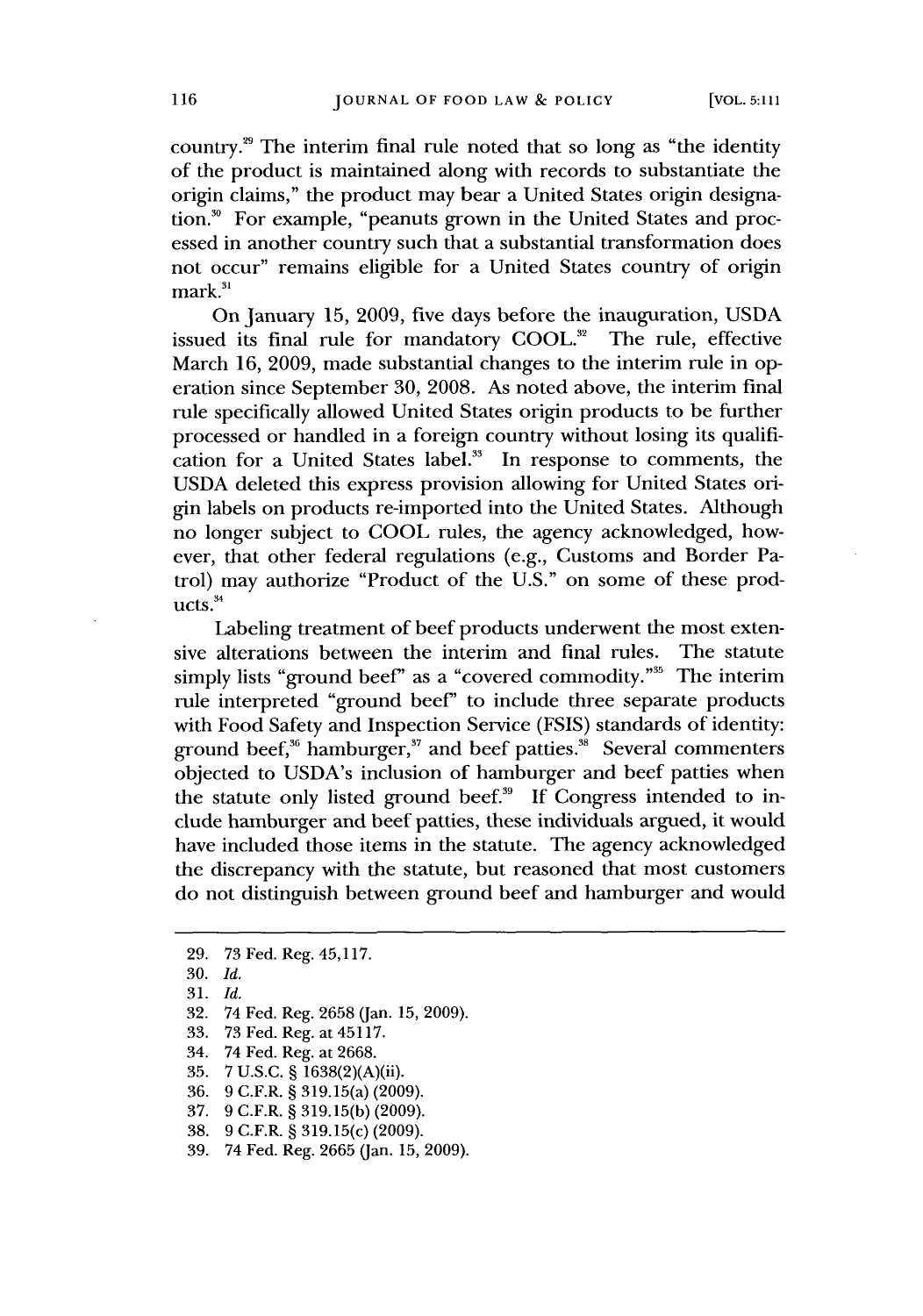not understand why beef marketed as ground beef would have a label in the meat case while the adjacent hamburger would not, especially because the standards of identity for the two products are virtually identical with the exception of added fat in hamburger." On the other hand, the agency, in its final rule, agreed that mandatory **COOL** would not include beef patties because those products typically contain binders or extenders and, from the public's perception, is not interchangeable with beef that is ground or marketed as hamburger." Accordingly, only products meeting the **FSIS** standard of identify for ground beef or hamburger are subject to mandatory **COOL.12**

The final rule also clarified issues related to labeling muscle cuts of meat derived from animals that were not born, raised and slaughtered exclusively in the United States (and not imported for immediate slaughter). Such mixed-origin products may bear a multiple origin designation-"Product of the **U.S.** and Country X."" Products of mixed or foreign (i.e., imported for immediate slaughter) origin that are commingled during a production run with products of exclusive **U.S.** origin, would have a similar mixed-origin label-"Product of the U.S. and Country X."<sup>44</sup> In each of these instances, the countries of origin may be in any order." This final rule has raised the ire of many, as it allows otherwise "foreign" products to bear at least a mixed-origin **U.S.** label if only one step of 1he production process occurs in the United States. Critics accuse the Bush administration of promoting this interpretation as a way for meatpackers to avoid congressional intent and undermine the provisions advocated **by** domestic livestock producers and consumer advocates."

Rather than further delay implementation of **COOL** while attempting to close this perceived loophole, Secretary Vilsack issued a letter to industry representatives requesting voluntary compliance

*<sup>40.</sup>* 74 Fed. Reg. **2666** (an. **15,** 2009).

**<sup>1</sup> 1. 71** Fed. Reg. 2666 **(an. 15, 2009).**

<sup>12.</sup> **71** Fed. Reg. **2705** (to **be** codified at **7** C.F.R. **§** 65.115 (dcfining "Ground  $Becf$ )).

**<sup>43. 71</sup> Fed.** Reg. **2659** (an. **15,** 2009).

<sup>45. 74</sup> **Fed.** Reg. **2659** (Jan. **15, 2009).**

<sup>15.</sup> **71** Fed. Reg. 2659 (Jan. **15, 2009).**

<sup>16.</sup> Aliya Sternsicin, Agriulture Serretary Issues Sirirter Labeling *Guidelinesfor* Meal Products, CONGRESSIONAL QUARTERLY (Feb. 20, 2009), available at http://www. cqpolitics.com/wmspage.cfm?docID=news-000003057598.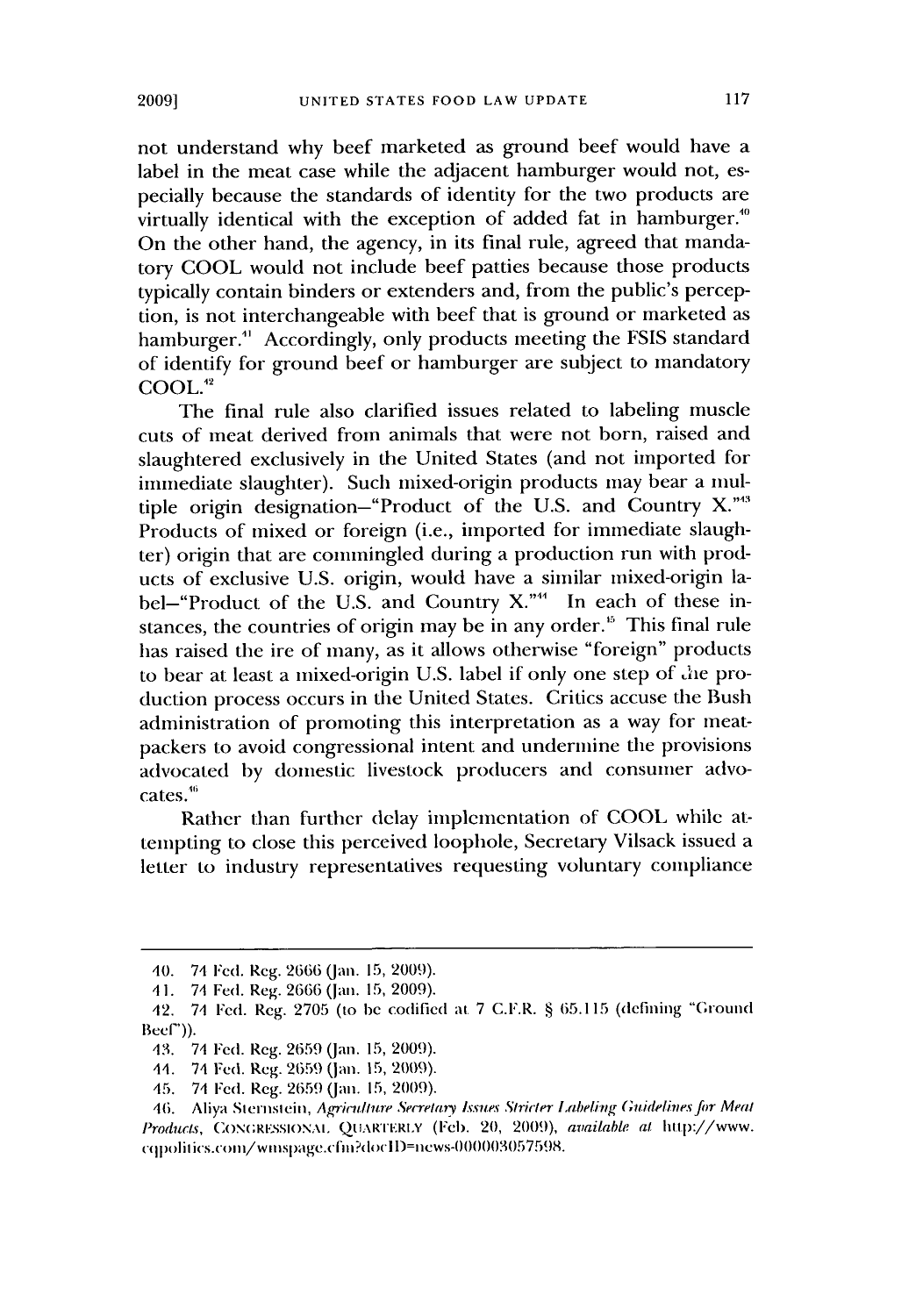with a revised labeling program for mixed-origin meat." Specifically, the Secretary requested meatpackers to provide voluntary information regarding which "product step occurred in each country **. . . .""** For example, an animal born in Country X and raised and slaughtered in the United States, under the current regulation, could state "Product of the **U.S.** and Country X."4 Compliance with the voluntary program would require the meatpacker to state "Born in Country X and raised and slaughtered in the **U.S."so**

The generous exemption for processed foods also has engendered substantial criticism. The current version of mandatory **COOL** excepts covered commodities that have "been combined with at least one other covered commodity or other substantive food component. **. . .""** For example, the addition of breading, sauce, or chocolate to a covered commodity creates a product that is considered "combined" and thus exempts the end product from **COOL."** Likewise, a package of peas and a package of carrots would each require a label indicating origin, but a package of peas and carrots would be a combined product and qualify for the processed food exemption.

Also exempted as a processed food are those covered commodities that have "undergone specific processing resulting in a change in the character of the covered commodity."<sup>53</sup> Processing resulting in a change in character encompasses a long list including, but not limited to, frying, boiling, steaming, baking, curing and roasting.<sup>54</sup> In response to this broad exemption, Secretary Vilsack requested processors to voluntarily label products subjected to "curing, smoking, broiling, grilling or steaming."<sup>55</sup>

In addition to domestic concerns regarding a mandatory **COOL** program, Canada and Mexico, in December **2008,** filed requests for formal World Trade Organization (WTO) consultations on **COOL.** Both filings assert that **COOL** results in a less favorable treatment of products of foreign origin and that the labeling rules reduce the

<sup>47.</sup> Letter from Secretary Vilsack to Industry Representative, Feb. 20, **2009,** *available at* http://www.usda.gov/documents/0220\_IndustryLetterCOOL.pdf.

<sup>48.</sup> *Id.*

<sup>49.</sup> *Id.*

**<sup>50.</sup>** *Id.*

**<sup>51.</sup>** 74 **Fed.** Reg. at **2705 (2009)** (to **be** codified at **7** C.F.R. **§ 65.220 (2009)).**

**<sup>52.</sup>** *Id.; see also* Letter from Secretary Vilsack, *supra* note 47.

**<sup>53.</sup>** 74 Fed. Reg. at **2705 (2009)** (to be codified at **7** *C.F.R.* **§ 65.220 (2009)).**

<sup>54.</sup> *Id.*

**<sup>55.</sup>** Letter from Secretary Vilsack, *supra* note 47.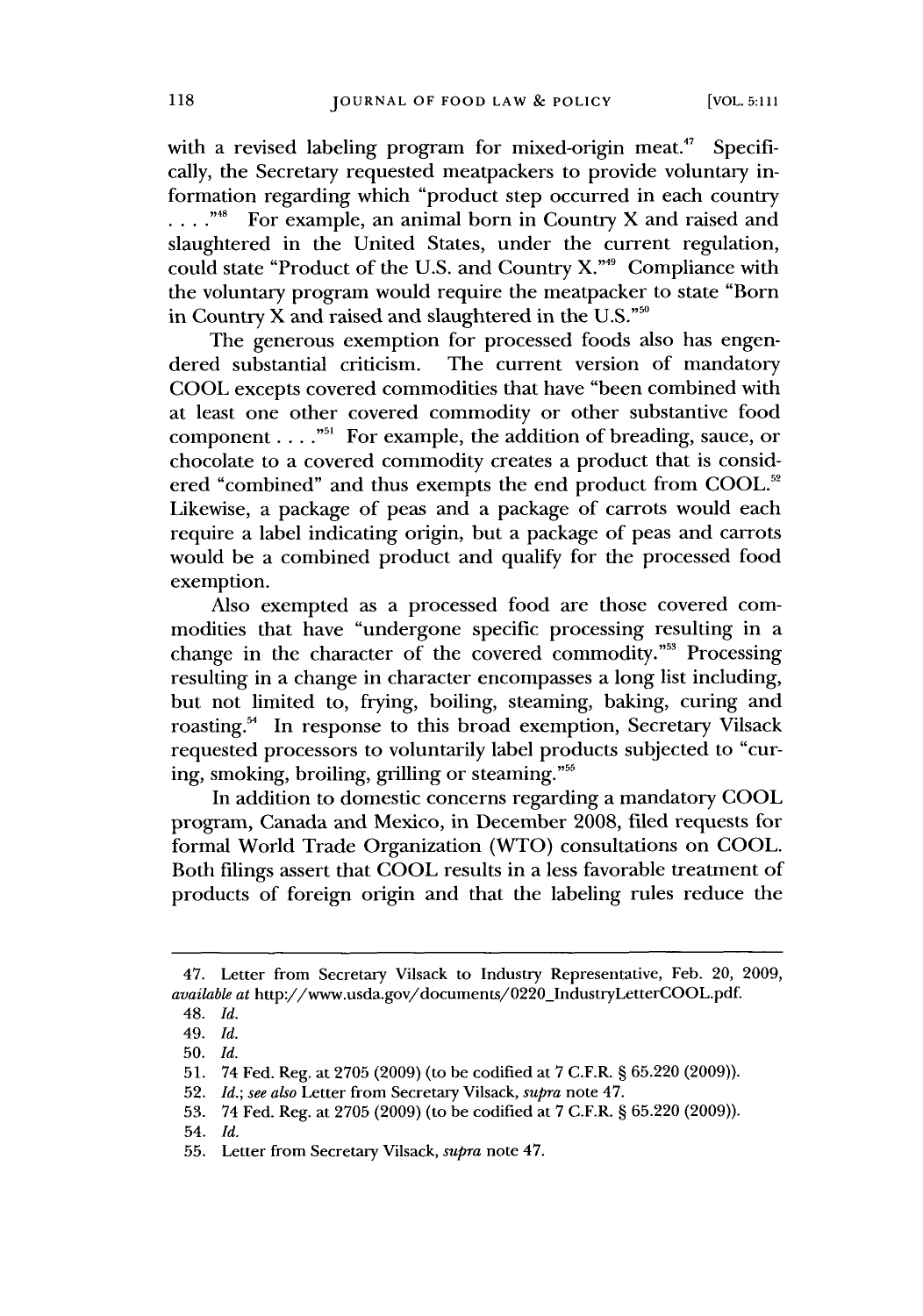value of their exported products.<sup>56</sup> Although the WTO filings presumably covered all products, it was "the Canadian beef and pork industries [that] **.** . **.** actively pushed their government to initiate a WTO challenge."<sup>57</sup> The Canadian Cattlemen's Association estimates annual losses of **\$500** million as a result of **COOL."** Although as of this writing Canada has suspended its WTO challenge while analyzing the changes incorporated in the final rule (issued January **15, 2009),** the issue is far from settled and was a discussion topic during President Obama's first visit to Canada in March **2009."**

In sum, the mandatory **COOL** program may not be perfect on many fronts, but after initial passage in the 2002 Farm Bill, followed **by** four years of implementation delays, this imperfect program certainly will be subject to continued scrutiny and regulatory adjustments in the future as it adapts to meet the needs of various political constituents and international trade regimes.

#### **II. ALMOND "PASTEURIZATION"**

In 2001, an unusual Salmonella strain not previously associated with non-animal products was traced to raw almonds sold in bulk bins." Authorities further traced the almonds to three California orchards, which contained Salmonella bacteria." The grower, huller/seller, and handler, in close coordination with the California Department of Health Services, implemented a program to treat the almonds prior to introduction into commercial channels.<sup>62</sup>

The Almond Board of California (Almond Board), the administrator of the California Almond Marketing Order," embarked on an extensive research effort to understand the occurrence of Salmonella in almond orchards. The result was an industry education program for Good Agricultural Practices (GAPs), Good Manufacturing Practices (GMPs), and Sanitation Standard Operating Procedures,

*<sup>56.</sup>* Becker, supra note 4, at **8.**

*<sup>57.</sup> Id.*

**<sup>58.</sup>** *Id.*

**<sup>59.</sup>** Charles Abbott, *U.S. meat label idea may revive Canada trade spat,* Reuters (Feb. **18,** *2009), available at* http://www.reuters.com/article/domesticNews/ idUSTRE51116MT20090218.

<sup>60.</sup> Alnouls Grown in California; Outgoing Quality Control Requirements, **<sup>72</sup> Fed.** Reg. **15,021, 15,022** (Mar. **30, 2007).**

<sup>61.</sup> Fed. Reg. **15,021, 15,022** (Mar. **30, 2007).**

**<sup>62.</sup>** Fed. Reg. **15,021, 15,022** (Mar. 30, **2007).**

*<sup>63.</sup> See 7* C.E.R. **§ 981.1-.481** (Ahlonds Grown in Califoriia).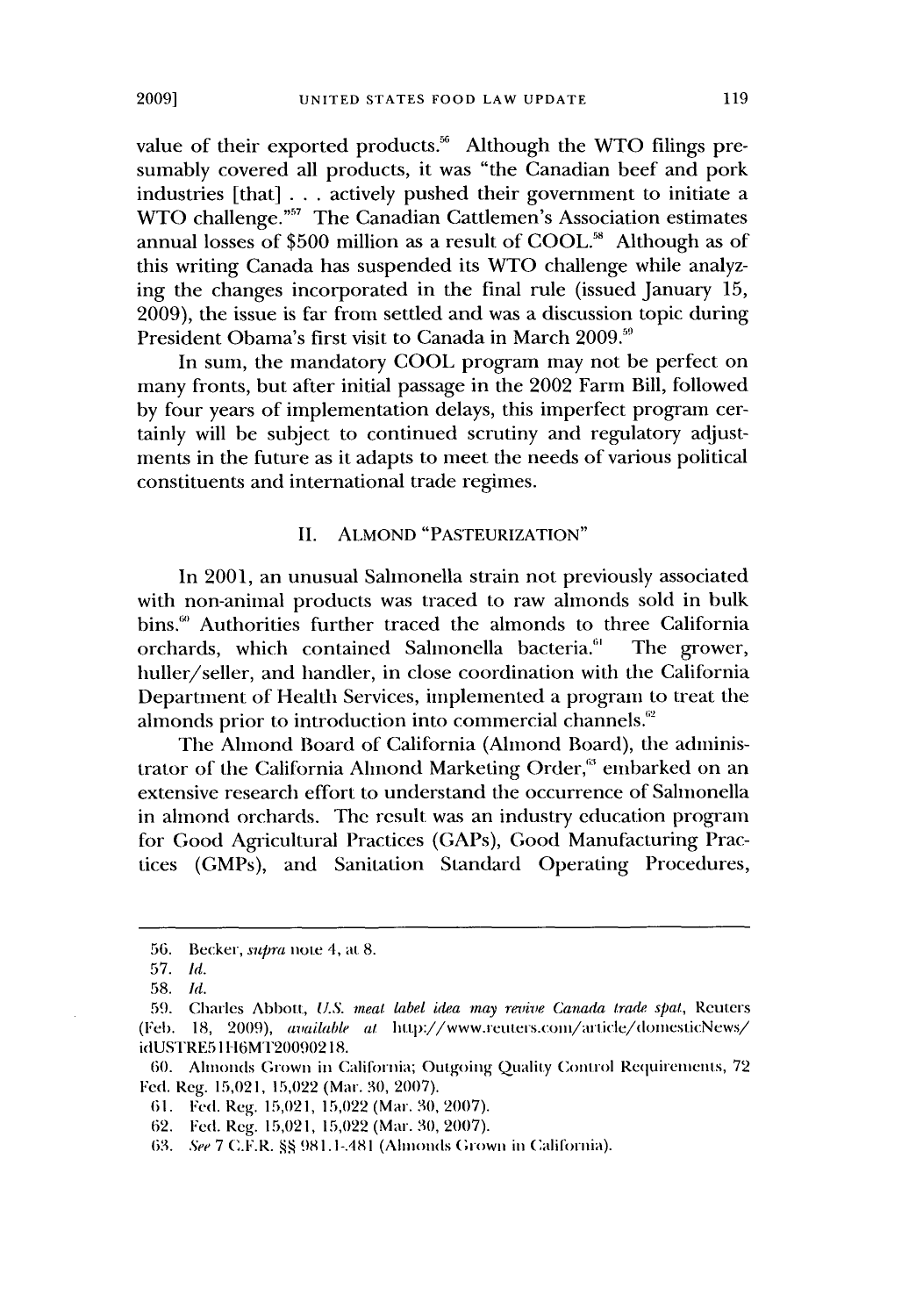(SSOPs)." Despite these efforts, a second Salmonella outbreak in raw almonds occurred in 2004, resulting in the handler's initial recall of 5 million pounds of product.<sup>65</sup> The handler subsequently expanded the recall to **15** million pounds, including product exported to eight countries.<sup>66</sup> The source of the outbreak "was traced to Paramount Farms, the world's largest supplier of pistachios and almonds, with **9000** total acres in nut crop production. **. . . ""**

"In the summer of 2004, the [Almond] Board unanimously approved a voluntary [industry] action plan [to treat] all almonds to reduce the potential for *Salmonella*."<sup>68</sup> The Almond Board, in February **2006,** proposed to the **USDA** the creation of a mandatory treatment (pasteurization) plan as part of the federal Marketing Order for Almonds." The objective of the pasteurization program is to achieve a minimum 4-log reduction in Salmonella bacteria prior to shipment, with no significant degradation of the sensory and quality characteristics."

The Agricultural Marketing Agreement Act of **1937 (AMAA)** authorizes the **USDA** to issue marketing orders to achieve "parity prices" and establish 'orderly marketing conditions' for agricultural commodities.7 ' To achieve these goals, the **AMAA** authorizes several

**68. 72** Fed. Reg. **15,022** (Mar. **30, 2007).**

<sup>64.</sup> **72** Fed. Reg. **15,022** (Mar. **30, 2007).**

**<sup>65. 72</sup>** Fed. Reg. **15,022** (Mar. **30, 2007).**

**<sup>66. 72</sup>** Fed. Reg. **15,022** (Mar. **30, 2007).** *See also* Press Release, **FDA, FDA** Issues Alert on Additional Recalled Stocks of Paramount Farms Raw Almonds (May 21, 2004), http://www.fda.gov/bbs/topics/news/2004/NEW01072.html (last visited Apr. **11, 2009)**

**<sup>67.</sup>** *See* Cornucopia Inst., *Fact Sheet: Mandatory Sterilization of Raw Almonds,* at **1,** http://www.cornucopia.org/alomond/Almond\_Fact\_Sheet.pdf (last visited Apr. **11,2009)**

**<sup>69.</sup>** *See* Almond Board of California, *Almond Action Plan: Pasteurization Treatments* (Dec. **2008)** *available at* http://www.almondboard.com/files/December%202008% 20%2OPasteurization%20treatments.pdf (on file with the author).

**<sup>70.</sup>** *See* **72** Fed. Reg. at 15034 (to be codified at **7** C.F.R. **§** 981.442(b), Quality Control). *See also,* Almond Board of California, *Food Quality & Safety: Action Plan and Pasteurization, available at* http://www.almondboard.com/Programs/ content.cfm?ItemNumber-890&snItemNumber-450 (on file with the author). **A** log reduction refers to the reduction in bacteria during a process. A 4-log reduction decreases bacteria **by 10,000** fold. Milk and juice industries achieve a 5-log reduction **(100,000** fold) while some canned food manufacturing requires up to 12 log reduction. *Id.* The Almond Board, in **2006,** allocated **\$1** million in research to ensure that Salmonella reducing treatment did not result in a significant degradation of almond quality. **72** Fed. Reg. at **15,031.**

**<sup>71.</sup>** *See* Daniel Bensing, *The Promulgation and Implementation of Federal Marketing Orders Regulating Fruit and Vegetable Crops Under the Agricultural Marketing Agreement*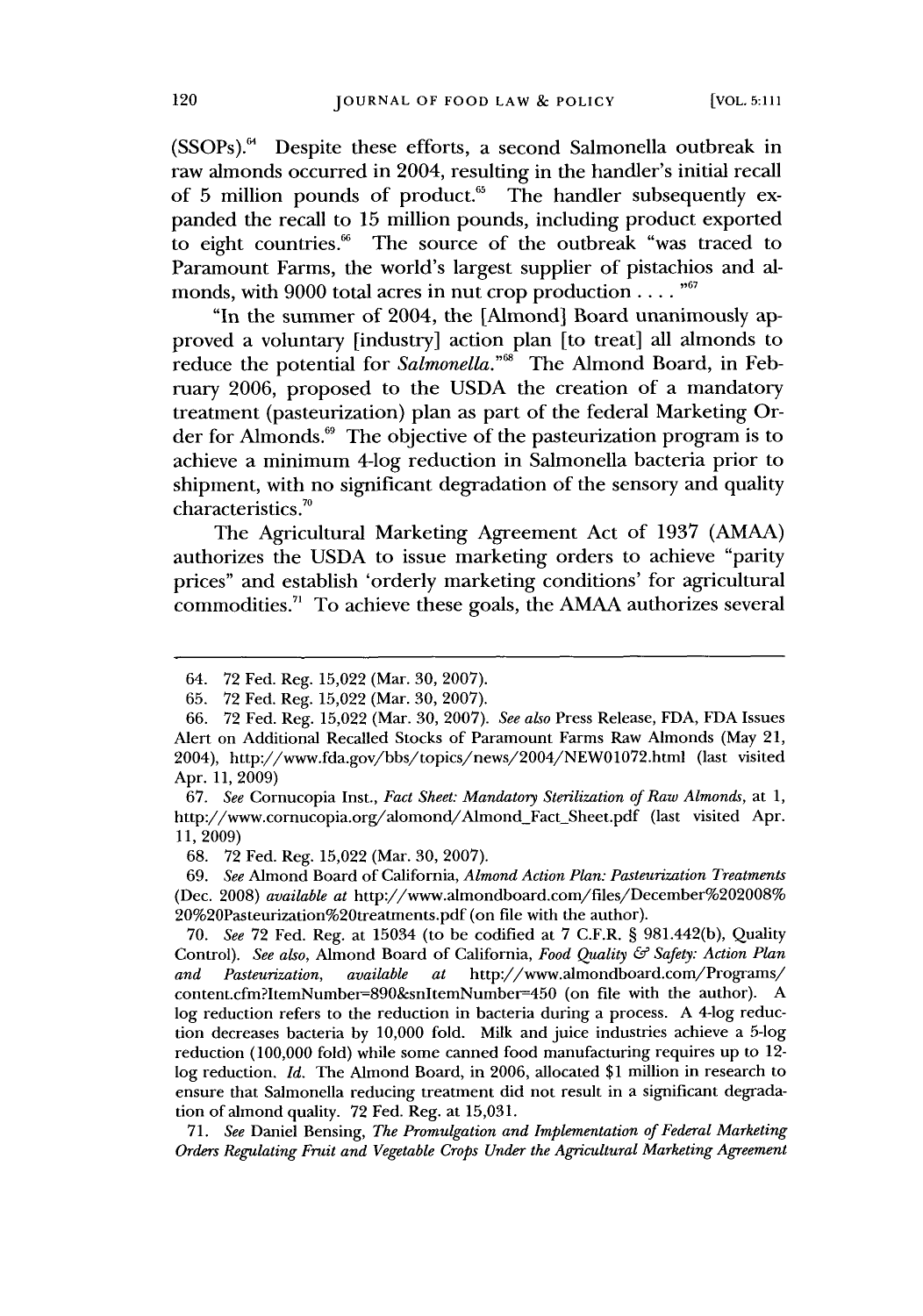regulatory actions, including, *inter alia:* restrictions on the quantity of a commodity entering the market, limits of the grade, size or quality of a commodity, regulation of pack and container size, and the creation of commodity market research, development and promotion programs.<sup>72</sup> It is the regulation of commodity quality upon which the almond pasteurization rule resides.<sup>73</sup>

As an active relic of President Roosevelt's New Deal effort to counterbalance the economic power of small, independent growers against large commodity handlers, the underlying premise of marketing orders is to place restrictions on the actions of "handlers" (e.g, packing houses and processing plants) for the principal benefit of growers." The **USDA** received four comments in full opposition to the mandatory pasteurization rule-three from small handlers and one from an agricultural consultant." The basis for their opposition was the contention that the rule would "put small handlers out of business" due to the expensive technological investment required for pasteurization and the high cost of contracting for pasteurization services." The **USDA** calculated that approximately half of the 112 domestic almond "handlers" are small businesses and that the largest 24 percent of the handlers cumulatively process **82** percent of the California almond crop." To the extent that small handlers would be forced out of the business, the industry would see further concentration, perhaps even exacerbated **by** the forecasted *50* percent harvest increase and resulting price depression within the next three to five years due to new acreage coming into production.<sup>"</sup> USDA's impact projections, however, did not account for the potential substitution of imported raw (untreated) almonds in product formulation. The pasteurization rules of the almond marketing order only apply to domestically produced almonds. Importers remain free to deliver untreated almonds of foreign origin to food processors and consumers.

**75. 72** Fed. Reg. **15,031-2.**

- **77. 72 Fed.** Reg. 15,025-6.
- **78. 72** Fed. Reg. **15,025.**

*Act* of **1937, 5 SAN.JOAQUIN** AGRIC. **L.** RE. **3,5 (1995)** (citing **7 U.S.C. § 602(2)** and Block v. Community Nutrition Inst., **467 U.S.** 340 (1984)).

**<sup>72.</sup> Id.** at **7 (citing 7 U.S.C. §** 608c(6)).

**<sup>73. 72</sup>** Fed. Reg. at **15,031.**

<sup>71.</sup> Bensing, supra note **71,** at **8.** See also, Bailey Farm *Dairy Co.* v. Anderson, **157** F.2d 87, 90 (8<sup>th</sup> Cir. 1946) (noting that the purpose of the marketing order is to benefit the commodity producer). For a more detailed discussion of the **AMAA,** see **9** Nnu **E. I** IARI., AGRIC.l'l:n-11RAL LAw **§§ 70.01-70.07 (1993 &** Supp. 1994).

<sup>76.</sup> **72 Fed.** Reg. **15,032.**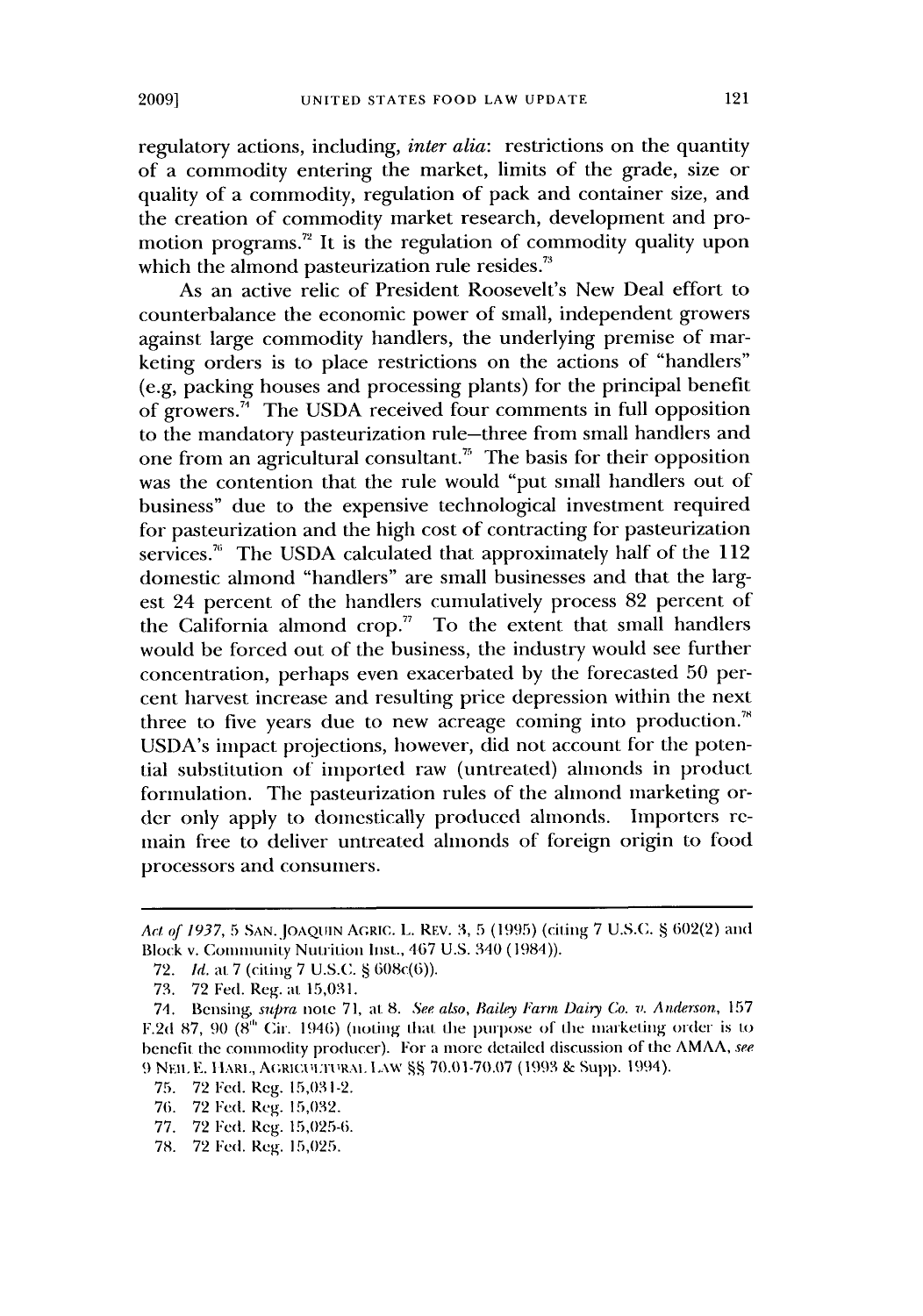This raises a question posed on an increasingly frequent basis **by** some within the food production community-the appropriateness of using marketing orders administered **by** the USDA's Agricultural Marketing Service **(AMS)** to impose food safety requirements." Few politicians with hopes of a continuing career in elected office will argue against stronger technology-based food safety measures, especially those promoted **by** the industry itself. And marketing orders, **by** virtue of their initiation and enforcement via industry organizations such as the Almond Board, have the de facto blessing of the regulated community." What may **be** overlooked in this deferral to industry and its devotion to a technology-focused approach to food safety is the impact of these new regulatory initiatives on small-scale producers that usually are in competition with members of the industry boards with regulatory power."' Regarding the almond industry, it is the small "handlers" objecting to expensive technology requirements and the potential loss of profitable spe-

**<sup>79.</sup>** *See* Letter from United Fresh Produce Association to Michael V. Durando, Chief, Marketing Order Administration Branch (Dec. **3, 2007),** *available at* http://www.unitedfresh.org/assets/files/Comments%20to%20AMS%2012-3-07.pdf (noting that the **"AMS** is not a food safety regulatory agency, has no authority to set standards for food safety, and cannot be considered an alternative to regulation **by** the legally empowered health regulatory agency the **U.S.** Food and Drug Administration" but acknowledging that "marketing tools can be helpful to industries in addressing common challenges") (on file with the author). Professors Padberg and. Hall go a step further and question the continued necessity of marketing order regardless of subject matter, arguing that "today's producer is much more specialized and functions more like an industrial producer. . . **.** The market does less coordinating; the more mature marketing infrastructure does more. In many situations, these changes may lead to less need for marketing orders. This is especially true where a large sophisticated manufacturer is involved. Where a farm commodity goes directly to sale to consumers, marketing orders may be more important." Daniel **I.** Padberg **&** Charles Hall, *The Economic Rationale For Marketing Orders,* **5 SANJOAQUIN AGRIC.** L .REV. **73,** 84 **(1995).**

*<sup>80.</sup> See* **7** C.F.R. **§ 981.38 (2008)** (authorizing the board to (a) administer the regulations; **(b)** make rules and regulations to effectuate the marketing order; (c) receive and investigate complaints of violations; and **(d)** recommend amendments to the marketing order).

*<sup>81.</sup> See* Bensing, *supra* note **71,** at 42 (questioning continued appropriateness of "giving industry leaders the authority to administer a program that regulates their competitors and themselves"). The actual representativeness of these industry elected boards warrants further research beyond the scope of this article. *See generally,* **DANIEL COHEN, THE HISTORY, POLITICS & PERILS OF THE CURRENT FOOD SAFETY CRISIS 36-37 (2008),** *available at* http://www.caff.org/CAFF.Policy.Guide.l.pdf (noting that often only the largest farms have representatives on industry boards and are able to vote based on production volumes).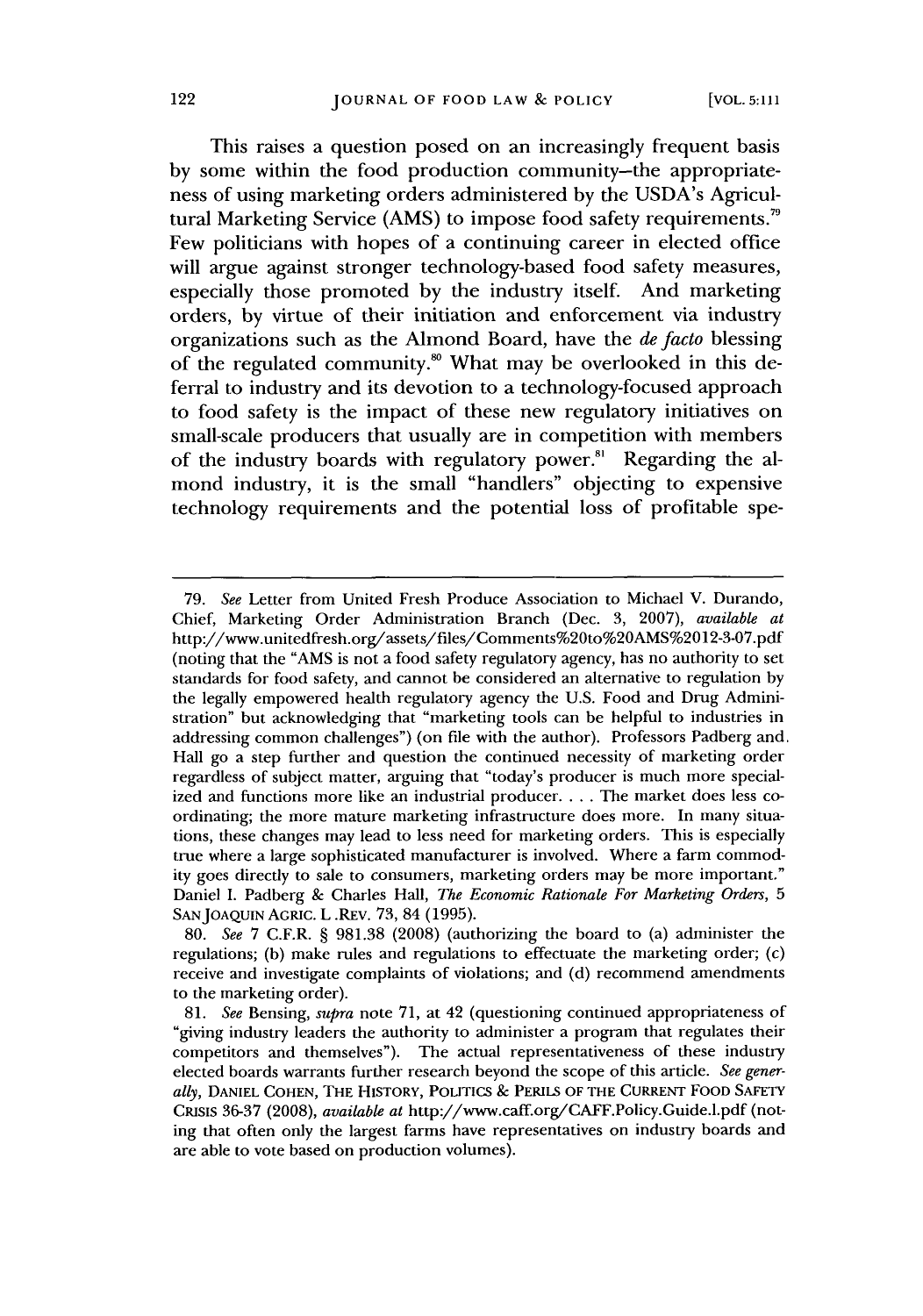cialty markets to imported almonds.<sup>82</sup> With respect to leafy greens (e.g., lettuce, spinach, etc.), another commodity subject to **AMS** food-safety related rulemaking, small-scale farmers, often producing for specialty or organic markets, have raised objections to proposed food safety rules incorporated within marketing agreements<sup>88</sup> that may have a disparate impact on scale.<sup>84</sup>

Embedded in this opposition is the contention that the food safety concerns (and the potential for more wide-spread damage) that necessitate expensive investment in technological solutions arise from production factors inherent only (or with greater frequency) in larger-scale operations. Accordingly, it is only these large operations that should bear the burden of mandatory investment in technological solutions." Smaller-scale production activities, with a history of product safety, should have the flexibility to adopt scale-appropriate, preventative food safety programs rather than undertaking forced investment in high cost "best available technology. **"'**

It is this tension between society's demand for defect-free food and the small-scale producers' ability to manage (and adjust to) changing environmental conditions that may present a potentially adverse impact on food safety that results in opposition to a technology-based, one-size-fits-all mandate imposed via the USDA's marketing order approach to food safety. This is not to say that market-

**<sup>82.</sup>** See Cornucopia Inst., supra note **67,** at **3** (noting cost of equipment and **transportation** and that the projected cost **of** contract pasteurization services is **for** large volumes, making it **up** to five times more costly for small-scale producers, and even more costly for organic producers due to segregation issues).

**<sup>83.</sup>** See Handling Regulations for Leafy Greens Under the Agricultural Marketing Agreement Act of 1937, **72** Fed. Reg. 56,678 (issuing advance notice of **pro**posed rulemaking in response to industry interest in establishing a marketing agreement. addressing food safety for leafy greens).

*<sup>84.</sup>* See e.g., Community Alliance with Family Farmers, Policy: Leafy Green Marketing Agreement, available at http://www.caff.org/policy/leafygreen.shtml (last visited **Apr. 11, 2009)** (listing several links to position papers opposing the marketing agteeiment's potential impact on small farms) (on **file** with the author). Examples of the disparate impact in proposed leafy green marketing agreements include testing requirements as these costs would comprise a large percent of the operations total budget, and setback requirements which would be spread over fewer acres of potential production. See Community Alliance with Family Farmers, *Conments* **to** joint Assembly and Senale *Conmiteliees on* Agriculture, **Feb. 27, 2007, at 5,** available at ht tp://www.caff.org/policy/CAFFConuinentsonFoodSafety.pdf (on **file** with tlie author).

**<sup>85.</sup>** See *Cohen,* supra niote **81, at** 38-39.

<sup>86.</sup> See Cornucopia Inst., supra **note** 67, at **5** (advocating that die Almond Board should focus on the benefits of organic and sustainable farming in preventing bacterial outbreaks rather than "technological Band-Aids").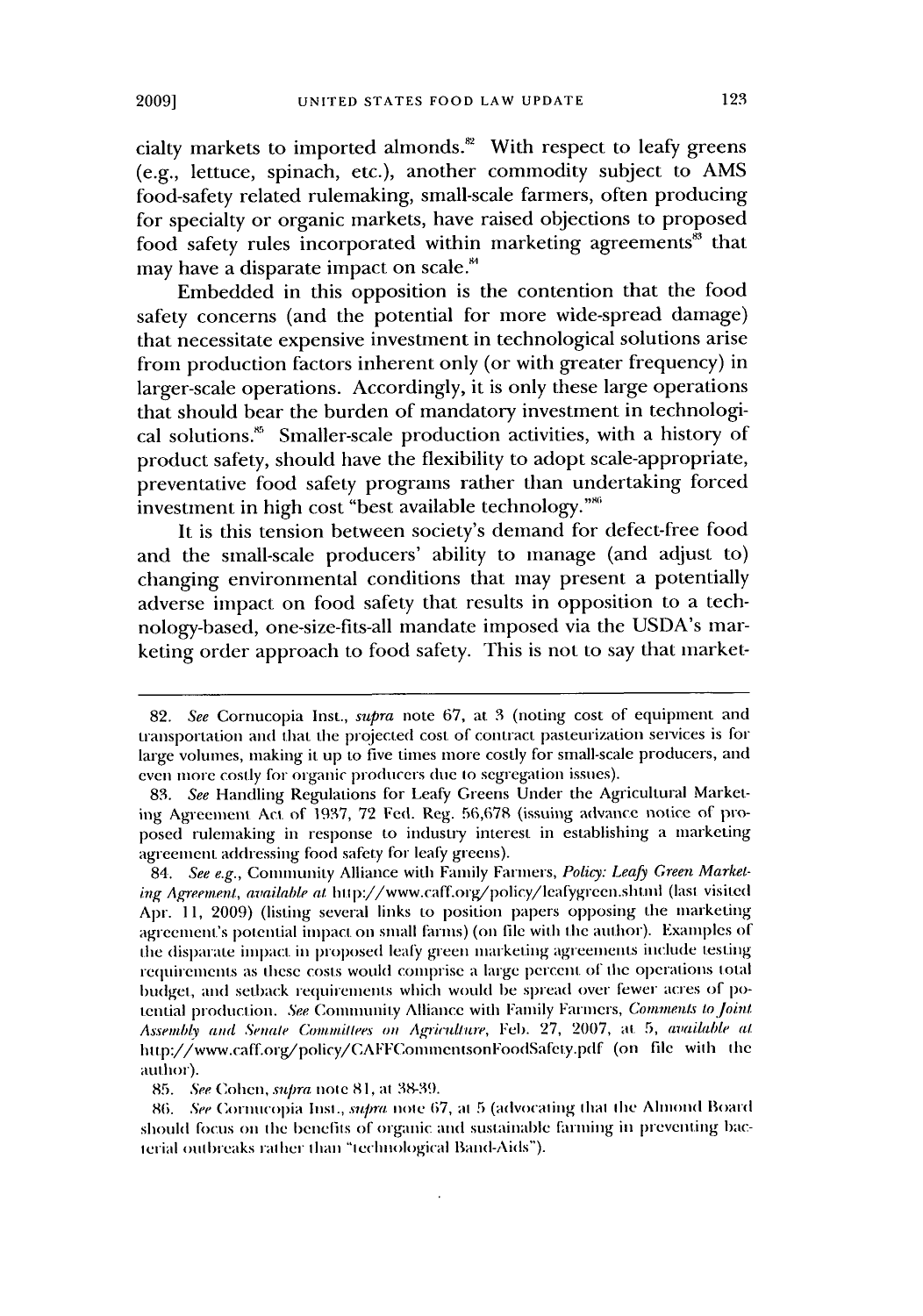ing orders should be blind to food safety issues, but rather better tailored with respect to the process of policy formation to incorporate the various scales of production and distribution channels in our diverse agricultural system. As noted **by** United Fresh Produce Association, the industry:

is also now facing significant challenges in the use of market power to compel compliance with a host of different food safety practices down the supply chain. Some of those practices may **be** wise and good steps that all producers should take; but, others may be less grounded in science or based more on the unique opinion of certain buyers upstream from growers... **. USDA** should carefully consider the wisdom of investing collective market power upstream in the supply chain to compel grower behavior. **. . .".**

USDA's increasingly frequent use of the **AMAA** to impose safety standards developed **by** handlers, without adequate consultation with the full scope of the grower community, has the danger of shifting even more market power away from growers and undermining the purpose of the AMAA-to place restrictions on handlers for the principle benefit of growers.'

#### III. **CONCLUDING THOUGHTS**

Country of origin labeling illustrates a complex intersection between consumer preferences for a labeling system, economic considerations of domestic farmers and ranchers, and our increasing globalized food supply chain that incessantly seeks out low-cost goods. Underlying these supply chain issues is consumer apprehension due to the lack of control over their food, especially in light of previous imported food safety incidents discussed in this series of updates. These concerns provided political support for final implementation of a **COOL** program promoted as one way to reestablish a sense of ownership over food choices and to provide domestic producers a potentially positive economic outcome. Threatened **WTO/NAFTA** challenges notwithstanding, **COOL** also fits nicely into the current economic downturn in which "buy American" clauses have political popularity. Accordingly, a mandatory **COOL** program, perhaps eventually linked to a national animal

**<sup>87.</sup>** Letter from United Fresh Produce Association, *supra* note **79,** at 4.

**<sup>88.</sup>** *See supra* note 74 and accompanying text (discussing purpose of the **AMAA).** *See also* Bensing, *supra* note **71,** at 42; Koretoff v. Vilsack, **2009** WL **585651 (D.D.C.** Mar. **9, 2009)** (dismissing almond growers, handlers, and grower-handlers challenge to the almond pasteurization rule as growers have no right to judicial review under the statute and handlers failed to exhaust their administrative remedies).